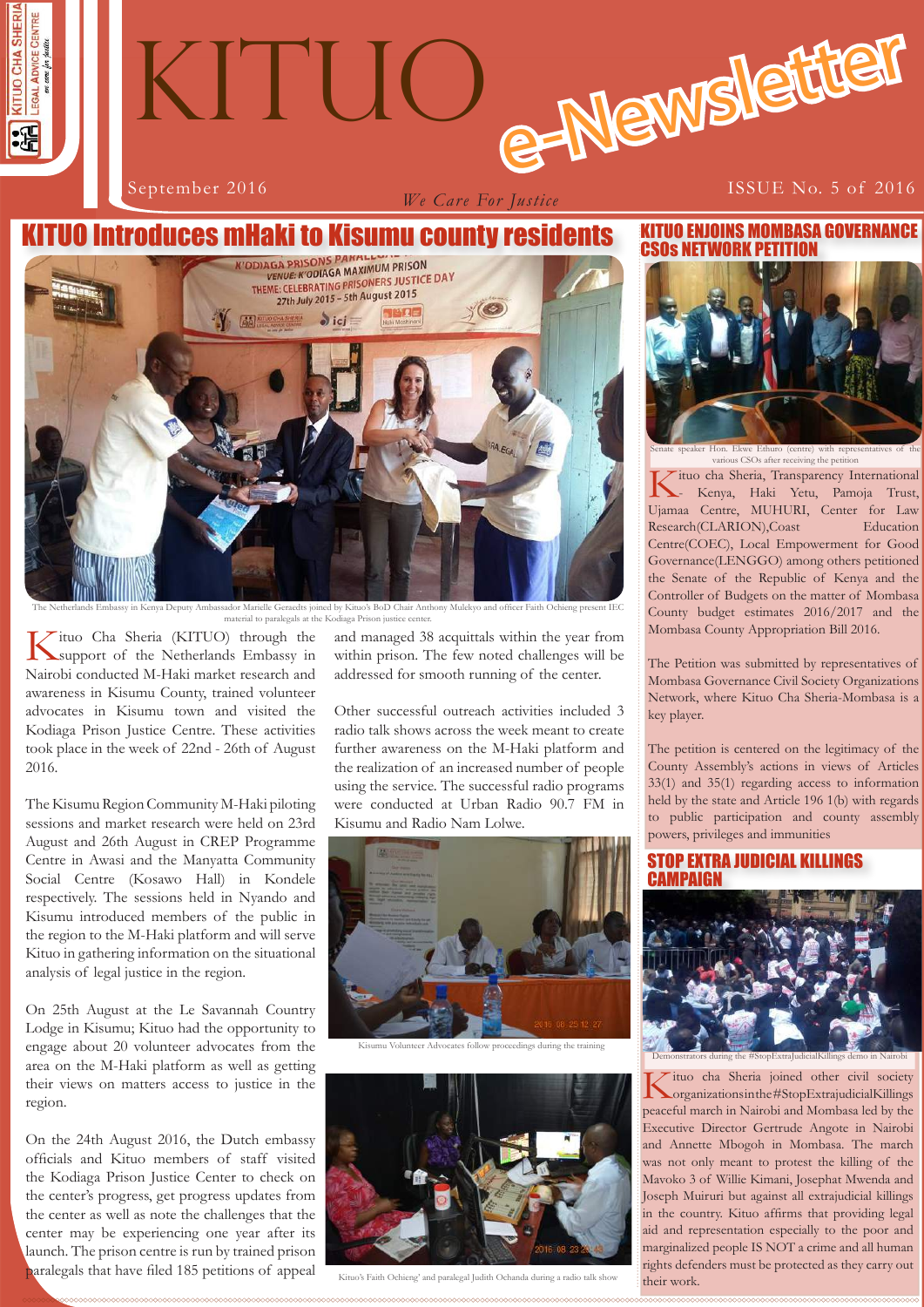

#### KITUO Turns 43!



From left: Kituo's Aimee Ongeso, Lady Justice Ang'awa, Frances Singleton from Kingdom of Netherlands, Kituo founder,<br>member, Steve Adere and Kituo Executive Director Ms. Gertrude Angote during the celebration of Kituo 43rd Norfolk hotel, Nairobi

Kituo Cha Sheria marked its 43rd birthday Wednesday, 6th July 2016 at the Fairmont Norfolk hotel, Nairobi. The event which was full of pomp and color saw various dignitaries attend the occasion whose theme was, "Use of mobile technology in promoting access to justice"

In line with the day's theme; Kituo through the Advocacy Governance and Community partnership's<br>programme coordinators. Ms. programme coordinators, Aimee Ongeso, gave a presentation on M-haki, a mobile platform where a client sends an SMS to 0700777333 stating their legal problem and receives legal advice within 48 hours.

Ms. Gertrude Angote, the organization's Executive Director welcomed all the guests and reiterated that M-haki would ensure affordable and reliable access to justice especially on the less fortunate. She said that clients will not have to travel all the way from far regions like Turkana to Kituo offices for legal advice, but they would simply send an SMS and receive the necessary legal advice. She noted that there are many times where Kituo clients, who are poor, struggle to make it to the office only at times to receive very general information. This will easily be handled by M-haki..

Kituo founder members Stephen Adere and Justice Mary Ang'awa, together with other guests welcomed the M-haki technology saying that it is a good move by Kituo in terms of access to justice.

"I am always very happy when I hear that Kituo is doing something to help the needy" said Adere.

The Chief guest was Ms Frances Singleton from Hiil Institute a justice technology innovation centre in Netherlands. She gave a presentation on introducing innovation to the justice system and said they have introduced an online forum to be used by those seeking divorce settlements. She also explained the steps required to establishing justice innovation.

Participants from other organizations were also present to showcase how they had embraced technology in access of certain services. This they did through PowerPoint presentations. Among them was: Harris Dindi who presented the M-health technology, Keziah Waweru from the International Republican Institute who presented the use of 'Toa Maoni' technology, a platform on civic education and governance. Linda Ikenye from Haki Jamii showcased how they are using mobile technology to track and prevent evictions. Others were; Stacy Gitau from Ushindi Forum and Gertrude Asango from the Judiciary whose presentations was about use of technology in provision of services and promotion of social justice respectively.

The day ended with the Chief guest and the Executive Director cutting a birthday cake that was shared to all the participants.

#### Key Upcoming Activities SEPT - OCT 2016

- 1. Coastal Urban Refugee Protection Network meeting Sept
- 2. University Forced Migration Training Moi University, Sept
- 3. University Forced Migration Training Egerton University School of Law, Oct
- 4. Market pep-talks in Taita Taveta Lamu and Kwale
- 5. Community mobile devolution Cinemas in Taita Taveta
- 6. County Based Dialogue Taita Taveta
- 7. Q& A Ferry experience in Mombasa
- Community Budget consultation Mombasa and Kilifi
- 9. Government and Beneficiaries dialogue Kwale and Mombasa
- 10. Kitui Region market research on Mhaki Oct
- 11. Shimo la Tewa men and women justice day, Oct
- 12. Human rights awareness week in Kitui, Kilifi and Kwale, Oct

#### Kituo offers Legal awareness in Mathare



Participants during the awareness forum at the Undugu Vocational Training Center

On June 30th 2016 Kituo<br>
joined the Mathare Legal Aid and Human Rights Advocacy (MLAHRA) and the youth of Mathare drawn from Mashimoni, Huruma and Area 3 from 9am to 12pm at the Undugu Vocational Training Center Polytechnic on Juja road for an awareness forum.

MLAHRA organizes monthly public forums geared towards promoting active citizenship with Gibson Maina, an activist and community organizer working in Mathare slum mobilizing around 40 youth leaders from all over Mathare slum who invited Kituo for the June edition. Kituo's Advocacy, Governance and Community Partnerships coordinator Aimee Ongeso, Maureen Thuo and Ashioya Biko (Kituo Advocates) conducted the day-long training at the forum.

Kituo used the forum to educate the participants about the history of Kituo and the work the organization does as well as update them on the status of the Legal Aid Act including accreditation of legal aid providers legal advice and assistance by paralegals and persons who may apply for legal aid. The participants also taken through Kituo's M-Haki – a mobile legal aid platform through which the public can send in legal questions and get a response within 48 hours. The forum present an opportunity to share Kituo's work with the youth including how we engage with communities together with a Q&A session for legal questions from the participants.



Kituo's Maureen Thuo conducts a session during the legal awareness forum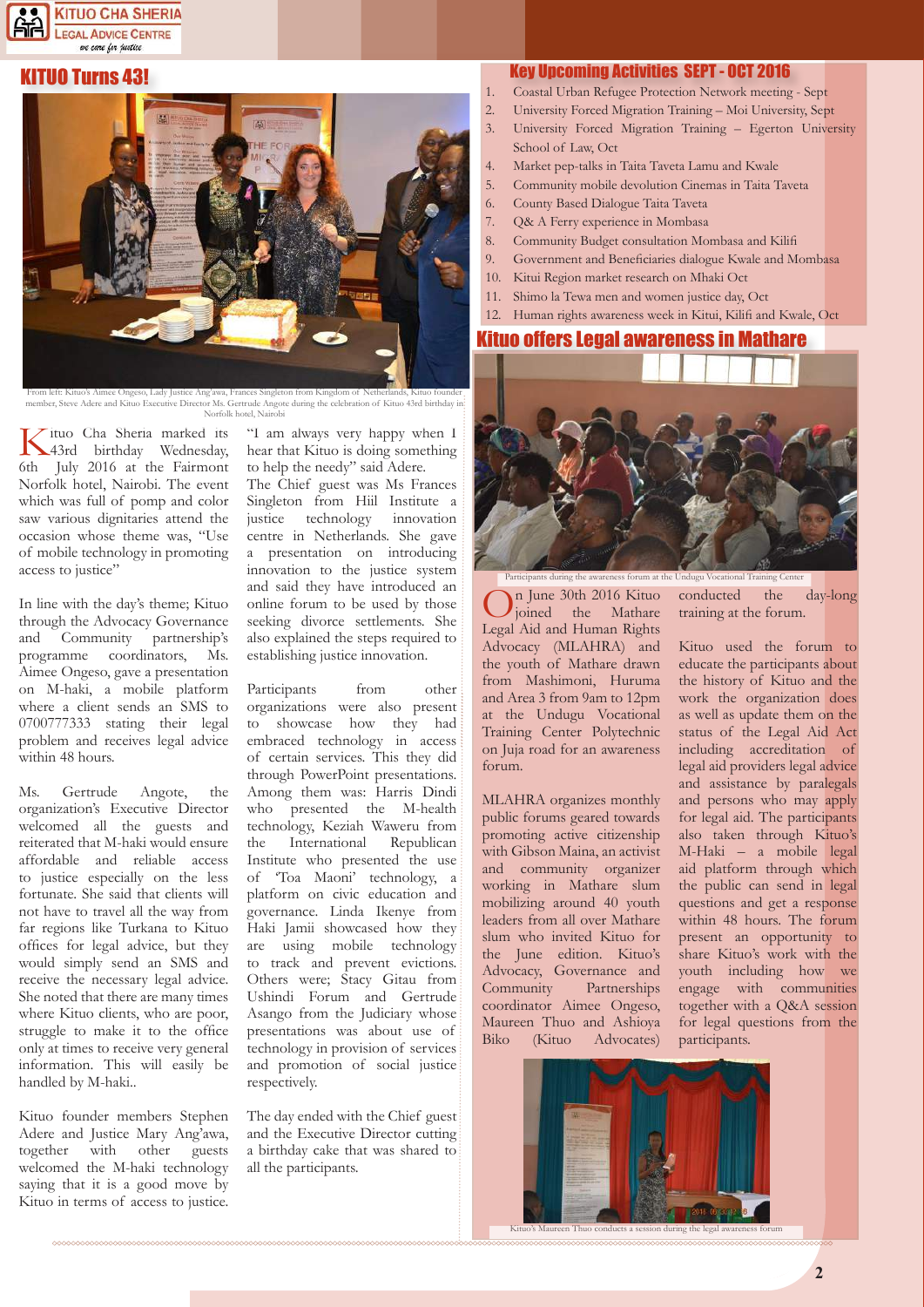#### KITUO CONDUCTS POLICE T KITUO recruits volunteer advocates in Nanyu



Kituo's volunteer advocates (VA) scheme is an important pillar in the crealization of Kituo's mandate and fulfillment of its mission. The scheme has registered advocates from all the major towns in the country who commit to give pro bono services to indigent clients. Kituo processes many clients with legal issues during its daily clinics. Clients who are needy but do not fall under the core mandate areas of labour, land, housing and refugee rights are normally referred to volunteer advocates for assistance. Similarly clients coming from far- flung areas are also referred to volunteer advocates near their home areas in order to save them from travelling long distances.

In the week of 1st-6th August, 2016 Kituo embarked on an exercise to enhance its VA network by carrying out recruitment drives in Nanyuki (Laikipia County) and Isiolo (Isiolo County) towns.

The recruitment exercises began with brief opening remarks about Kituo Cha Sheria given by legal officer Ms. Rhoda Maina touching on when Kituo was founded, the reason behind Kituo's inception, founders, and our growth to-date and more importantly the need for volunteer advocates. Kituo's VAs provide pro bono services to the poor citizens of this country who cannot raise legal fees but are in need of justice. Together with Kituo lawyers Rhoda Maina and Janet Machoka, the newly recruited VAs thereafter took part in organized free legal aid clinics in Nanyuki and Isiolo where the respective communities benefited.

The VAs expressed gratitude to Kituo Cha Sheria for seeing the essence to engage them in offering pro bono services to the poor and marginalized, they unanimously agreed to support Kituo in carrying out its mandate as guided.

Success Stories - Forced Migration Programme

## **FORCED MIGRATION PROGRAM (FMP)**

 **Championing Promotion and Protection of Refugee Rights**

**The UN Refugee Agency**

**MUNHCR** 

**KITUO CHA SHERIA LEGAL ADVICE CENTRE** *we care for justice*

#### **LEONCE KAHAMBU MAOMBI**

Leonce is a Congolese refugee who lived in a residential house along the Kirinyaga Road. She had stayed in the said home for over two years and could no longer afford the rent. She notified the landlord of her intent to vacate the house but the Landlord declined to return her deposit that amounted to 30,000.00

Kituo conducted a telephone intervention with the said landlord and it was agreed the landlord Refund the deposit to the client less the legal expenses. The client received her cheque of Ksh. 15,360 .00

#### **JOSEPH KAGULIRE**

The client is a Ugandan Refugee who used to work for African Voices Dubbing Company as a voice over to translate from English to Luganda. A demand letter was drafted by Counsel for the complainant M/s Joan Nyongesa to the said company. He claimed 104,512.00.

The demand letter was duly served and the said company did not need court issues and therefore paid the client part of the money being 48,324.00. He will get the balance once he provides an invoice to the Organization as is mandated by the company policies.



Kituo's Osborn Kitonga takes participants through a session during the forum

Kituo Cha Sheria, in partnership with the International Rescue<br>Committee (IRC) and Trace Kenya conducted training for Kenya Police officers in Kilifi County.

The police officers were drawn from various police stations in the county were trained on various elements of refugee protection, human trafficking and smuggling of persons. The training was meant to build the knowledge capacity of the police officers on how to handle forced migrants. The noble endeavor involved about 21 police officers drawn from different stations within Kilifi County.

Such trainings help police officers understand and appreciate human rights given that they most interact with forced migrants.

### Communtiy sensitization on Voluntary Repatriation in Malindi

Kituo Cha Sheria organized a community sensitization on voluntary repatriation in Malindi, Kilifi County. This followed the government's directive on repatriation of May 06, 2016. This forum was meant to advise the clients on the process of repatriation and the effects of the directive that had been issued. This interactive forum also raised an opportunity to find out the challenges that the refugees were facing. The issues raised by the attendees ranged from resettlement, registration and documentation. Representatives from the United Nations High Commissioner for Refugees (UNHCR), and the Danish Refugee Council (DRC) participated in the event.

#### $-$  Mama Fatuma



Members of the refugee community who attended the forum follow proceedings

Kituo Cha Sheria held a Legal aid forum on 31st August 2016<br>Lat Mama Fatuma, Eastleigh. It was attended by refugees who were mostly of Somali and Ethiopia nationality. It focused on hearing issues raised by the clients on specific matters that affected them.

The refugees raised issues mainly of police harassment. They were advised on the proper procedures on how to contact Kituo officers and why it was important to have the right documentation with them. The other issue raised was attacks from unknown persons.